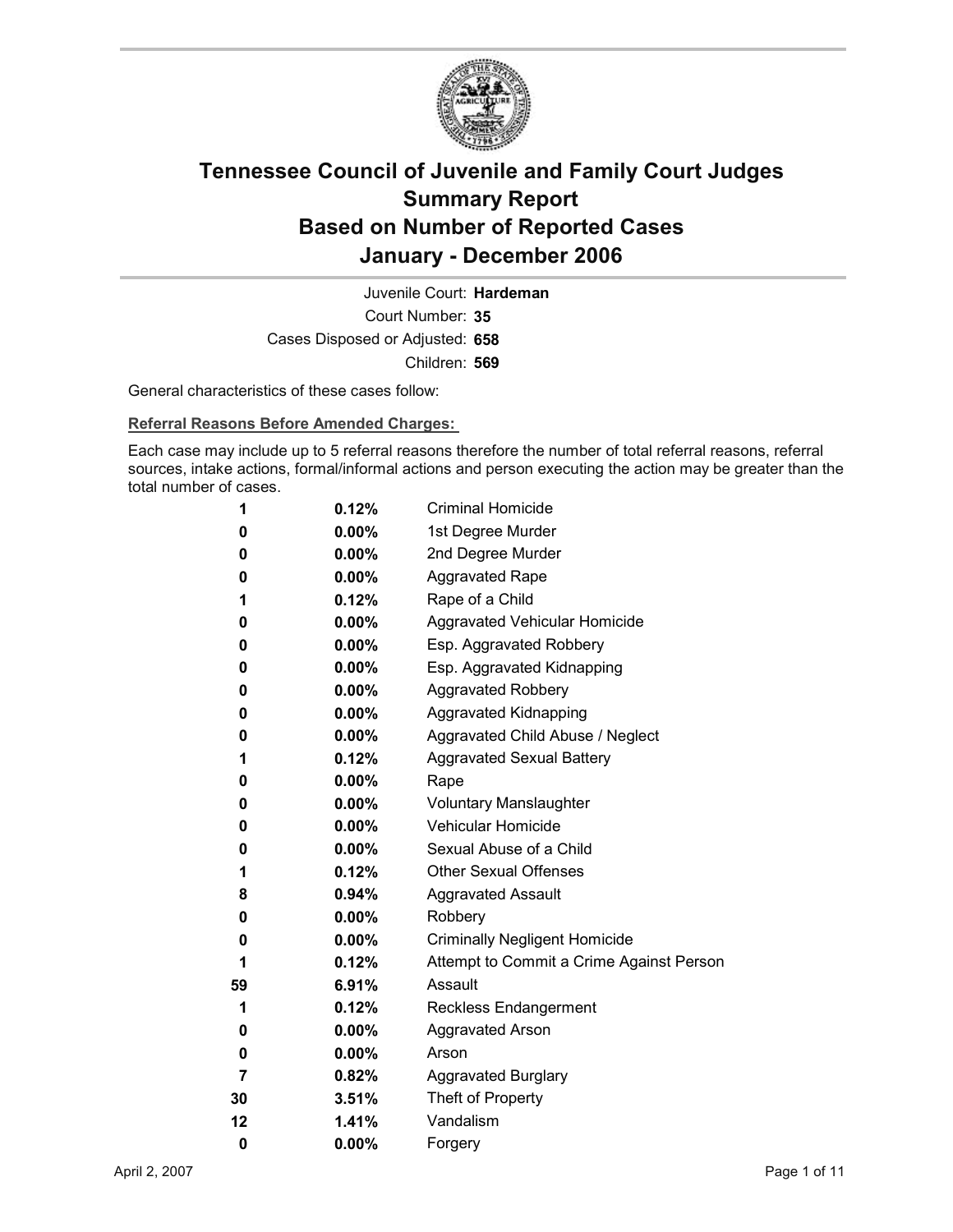

Court Number: **35** Juvenile Court: **Hardeman** Cases Disposed or Adjusted: **658** Children: **569**

#### **Referral Reasons Before Amended Charges:**

Each case may include up to 5 referral reasons therefore the number of total referral reasons, referral sources, intake actions, formal/informal actions and person executing the action may be greater than the total number of cases.

| 0            | 0.00%    | <b>Worthless Checks</b>                                     |
|--------------|----------|-------------------------------------------------------------|
| 0            | 0.00%    | Illegal Possession / Fraudulent Use of Credit / Debit Cards |
| 7            | 0.82%    | <b>Burglary</b>                                             |
| 5            | 0.59%    | Unauthorized Use of a Vehicle                               |
| 1            | 0.12%    | <b>Cruelty to Animals</b>                                   |
| 0            | $0.00\%$ | Sale of Controlled Substances                               |
| 9            | 1.05%    | <b>Other Drug Offenses</b>                                  |
| 23           | 2.69%    | Possession of Controlled Substances                         |
| 0            | $0.00\%$ | <b>Criminal Attempt</b>                                     |
| 3            | 0.35%    | Carrying Weapons on School Property                         |
| 1            | 0.12%    | Unlawful Carrying / Possession of a Weapon                  |
| 1            | 0.12%    | <b>Evading Arrest</b>                                       |
| 0            | $0.00\%$ | Escape                                                      |
| $\mathbf{2}$ | 0.23%    | Driving Under Influence (DUI)                               |
| 15           | 1.76%    | Possession / Consumption of Alcohol                         |
| 3            | 0.35%    | Resisting Stop, Frisk, Halt, Arrest or Search               |
| 0            | 0.00%    | <b>Aggravated Criminal Trespass</b>                         |
| 1            | 0.12%    | Harassment                                                  |
| 0            | $0.00\%$ | Failure to Appear                                           |
| 0            | 0.00%    | Filing a False Police Report                                |
| 3            | 0.35%    | Criminal Impersonation                                      |
| 21           | 2.46%    | <b>Disorderly Conduct</b>                                   |
| 13           | 1.52%    | <b>Criminal Trespass</b>                                    |
| 0            | $0.00\%$ | Public Intoxication                                         |
| 0            | $0.00\%$ | Gambling                                                    |
| 180          | 21.08%   | <b>Traffic</b>                                              |
| $\bf{0}$     | $0.00\%$ | <b>Local Ordinances</b>                                     |
| 4            | 0.47%    | Violation of Wildlife Regulations                           |
| 10           | 1.17%    | Contempt of Court                                           |
| 15           | 1.76%    | <b>Violation of Probation</b>                               |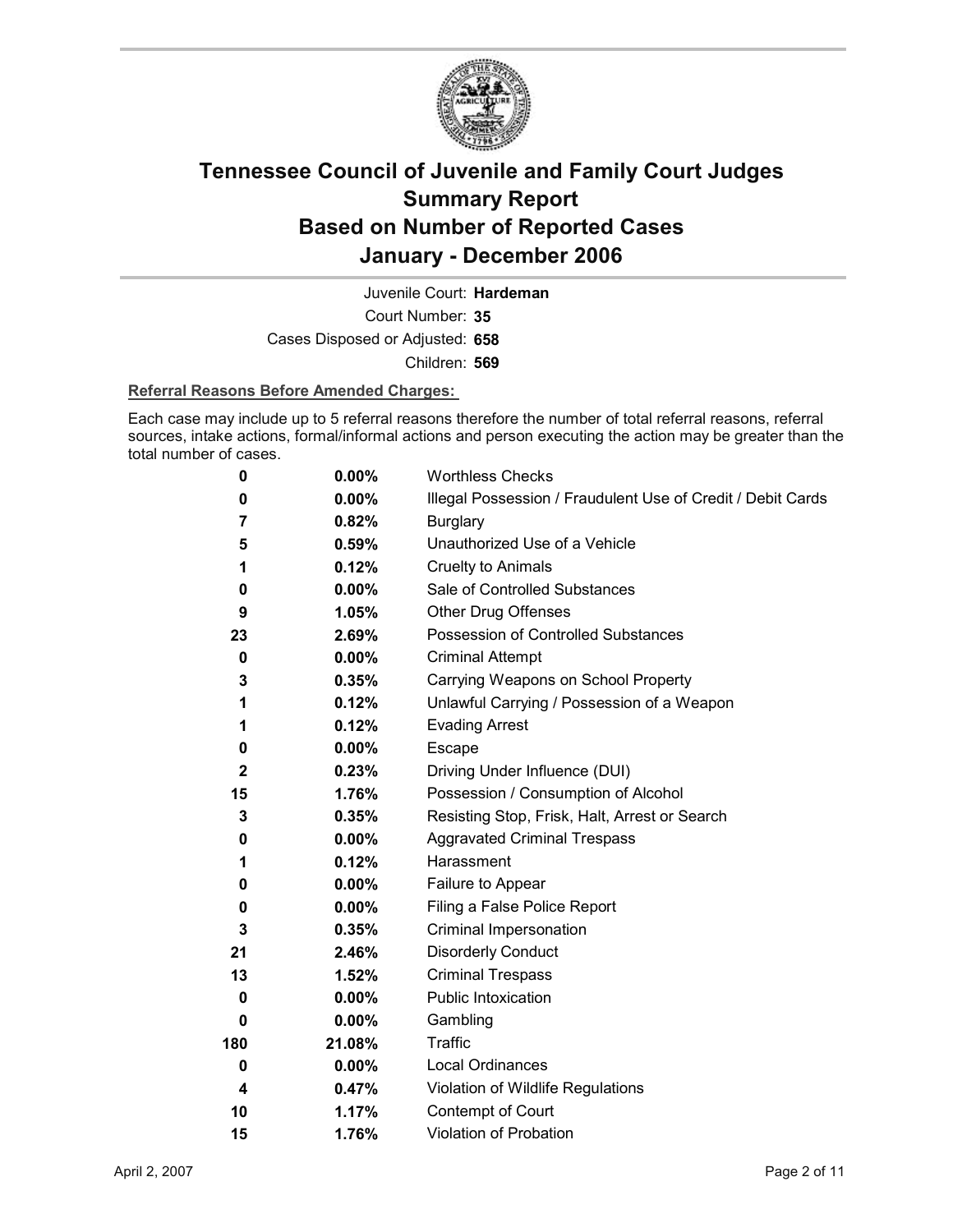

Court Number: **35** Juvenile Court: **Hardeman** Cases Disposed or Adjusted: **658** Children: **569**

#### **Referral Reasons Before Amended Charges:**

Each case may include up to 5 referral reasons therefore the number of total referral reasons, referral sources, intake actions, formal/informal actions and person executing the action may be greater than the total number of cases.

| 854      | 100.00%           | <b>Total Referrals</b>                                 |
|----------|-------------------|--------------------------------------------------------|
| 120      | 14.05%            | Other                                                  |
| 0        | $0.00\%$          | <b>Consent to Marry</b>                                |
| 0        | $0.00\%$          | <b>Request for Medical Treatment</b>                   |
| 193      | 22.60%            | <b>Child Support</b>                                   |
| 52       | 6.09%             | Paternity / Legitimation                               |
| 0        | $0.00\%$          | Visitation                                             |
| 8        | 0.94%             | Custody                                                |
| 0        | $0.00\%$          | <b>Foster Care Review</b>                              |
| 0        | 0.00%             | <b>Administrative Review</b>                           |
| 10       | 1.17%             | <b>Judicial Review</b>                                 |
| $\bf{0}$ | 0.00%             | Violation of Informal Adjustment                       |
| 0        | 0.00%             | Violation of Pretrial Diversion                        |
| 0        | 0.00%             | <b>Termination of Parental Rights</b>                  |
| 1        | 0.12%             | Dependency / Neglect                                   |
| 0        | $0.00\%$          | <b>Physically Abused Child</b>                         |
| 0        | 0.00%             | Sexually Abused Child                                  |
| 0        | 0.00%             | Violation of Curfew                                    |
| 0        | 0.00%             | Violation of a Valid Court Order                       |
| 0<br>4   | $0.00\%$<br>0.47% | Out-of-State Runaway<br>Possession of Tobacco Products |
| 0        | 0.00%             | In-State Runaway                                       |
| 23       | 2.69%             | Truancy                                                |
| 1        | 0.12%             | <b>Unruly Behavior</b>                                 |
| 3        | 0.35%             | Violation of Aftercare                                 |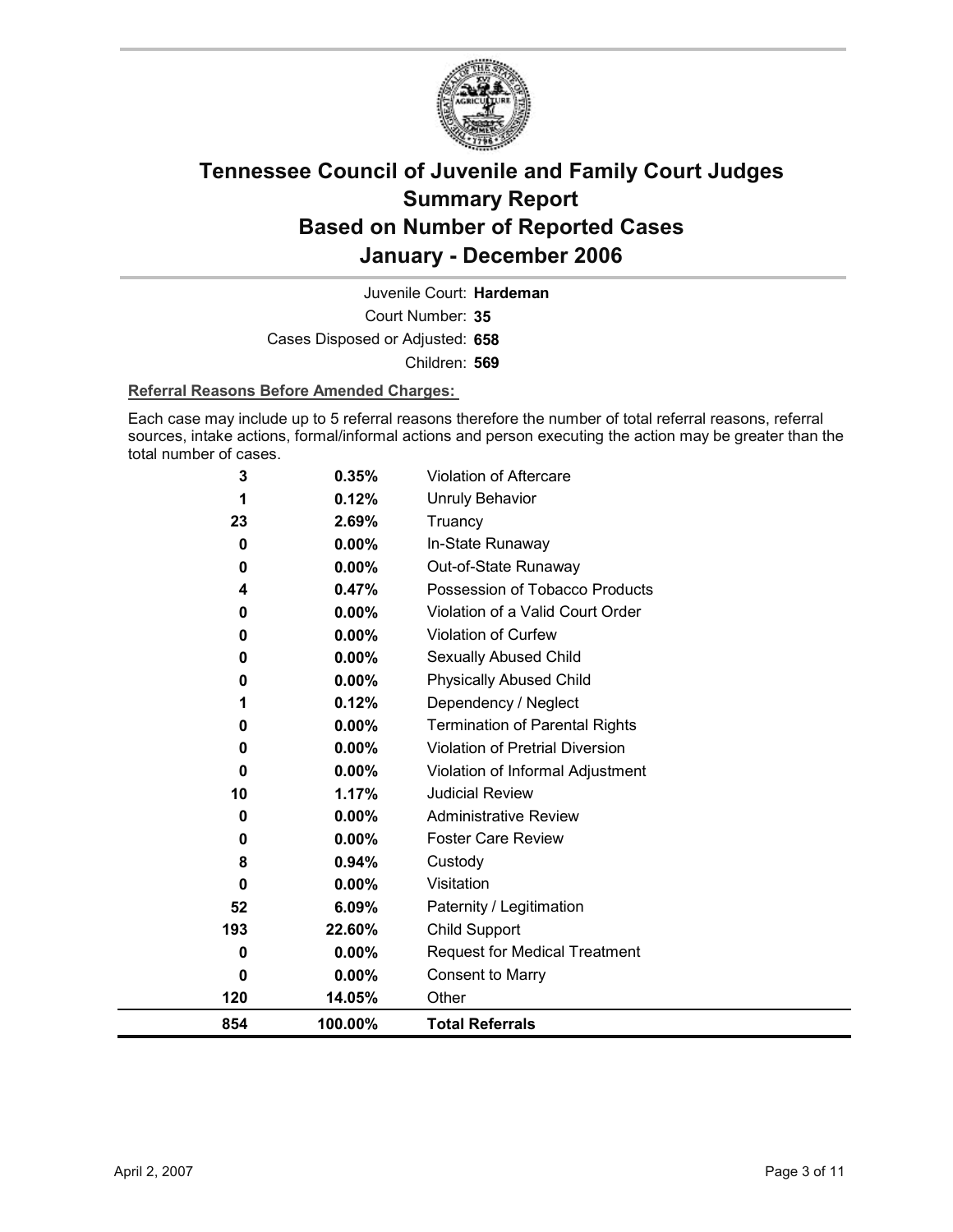

| Juvenile Court: Hardeman   |                                 |                                   |  |  |  |
|----------------------------|---------------------------------|-----------------------------------|--|--|--|
| Court Number: 35           |                                 |                                   |  |  |  |
|                            | Cases Disposed or Adjusted: 658 |                                   |  |  |  |
|                            | Children: 569                   |                                   |  |  |  |
| <b>Referral Sources: 1</b> |                                 |                                   |  |  |  |
| 421                        | 49.30%                          | Law Enforcement                   |  |  |  |
| 1                          | 0.12%                           | Parents                           |  |  |  |
| 7                          | 0.82%                           | Relatives                         |  |  |  |
| 0                          | 0.00%                           | Self                              |  |  |  |
| 22                         | 2.58%                           | School                            |  |  |  |
| $\bf{0}$                   | 0.00%                           | <b>CSA</b>                        |  |  |  |
| 22                         | 2.58%                           | <b>DCS</b>                        |  |  |  |
| 47                         | 5.50%                           | <b>Other State Department</b>     |  |  |  |
| $\bf{0}$                   | 0.00%                           | <b>District Attorney's Office</b> |  |  |  |
| 7                          | 0.82%                           | <b>Court Staff</b>                |  |  |  |
| $\mathbf{2}$               | 0.23%                           | Social Agency                     |  |  |  |
| 0                          | 0.00%                           | <b>Other Court</b>                |  |  |  |
| 0                          | 0.00%                           | Victim                            |  |  |  |
| 1                          | 0.12%                           | Child & Parent                    |  |  |  |
| 0                          | $0.00\%$                        | Hospital                          |  |  |  |
| 0                          | 0.00%                           | Unknown                           |  |  |  |
| 324                        | 37.94%                          | Other                             |  |  |  |
| 854                        | 100.00%                         | <b>Total Referral Sources</b>     |  |  |  |

### **Age of Child at Referral: 2**

| 569 | 100.00%  | <b>Total Child Count</b> |  |
|-----|----------|--------------------------|--|
| 0   | $0.00\%$ | Unknown / Not Reported   |  |
| 9   | 1.58%    | Ages 19 and Over         |  |
| 128 | 22.50%   | Ages 17 through 18       |  |
| 143 | 25.13%   | Ages 15 through 16       |  |
| 58  | 10.19%   | Ages 13 through 14       |  |
| 25  | 4.39%    | Ages 11 through 12       |  |
| 206 | 36.20%   | Ages 10 and Under        |  |
|     |          |                          |  |

 $1$  If different than number of Referral Reasons (854), verify accuracy of your court's data.

<sup>2</sup> One child could be counted in multiple categories, verify accuracy of your court's data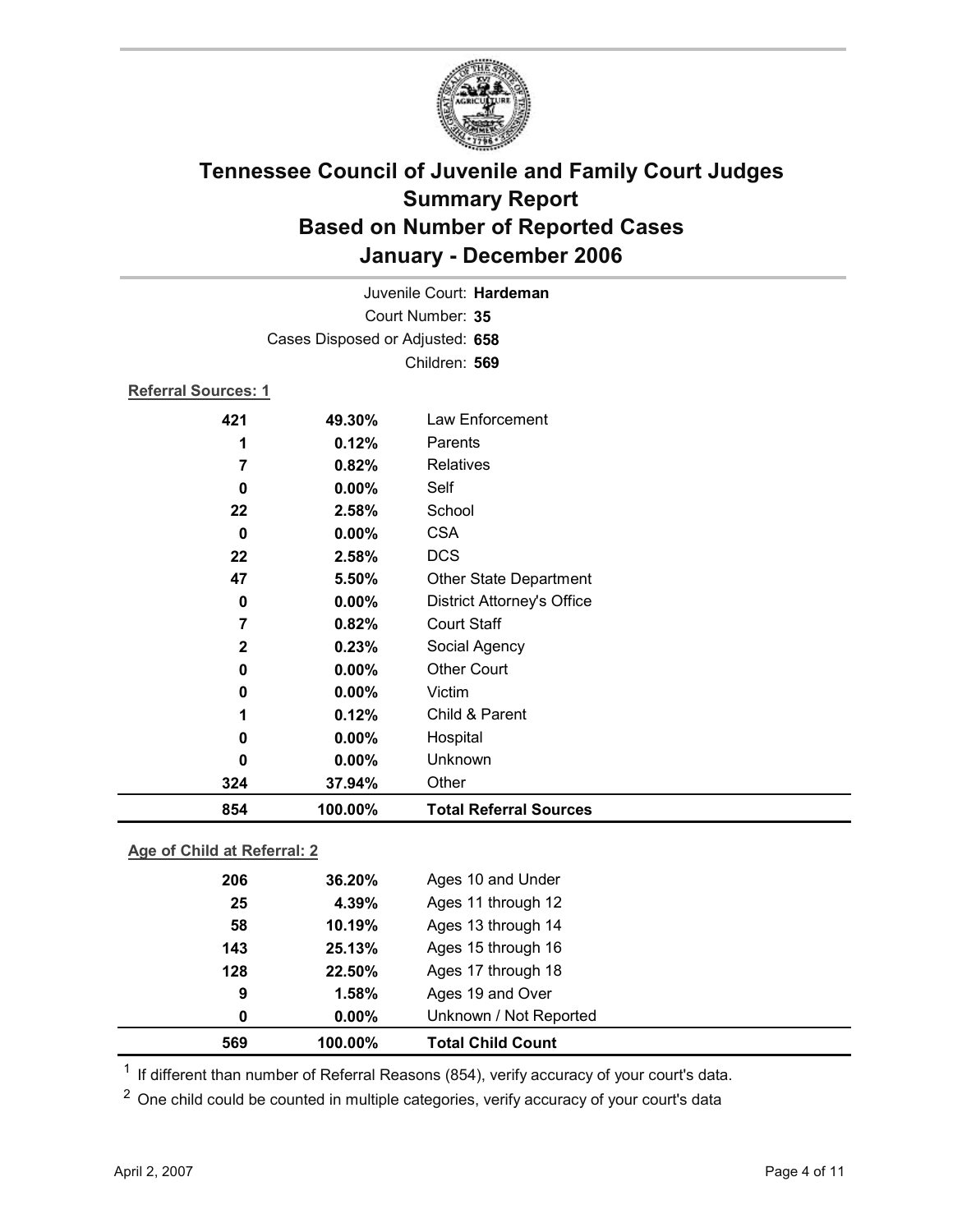

| Juvenile Court: Hardeman                |         |                          |  |  |  |
|-----------------------------------------|---------|--------------------------|--|--|--|
| Court Number: 35                        |         |                          |  |  |  |
| Cases Disposed or Adjusted: 658         |         |                          |  |  |  |
|                                         |         | Children: 569            |  |  |  |
| Sex of Child: 1                         |         |                          |  |  |  |
| 286                                     | 50.26%  | Male                     |  |  |  |
| 175                                     | 30.76%  | Female                   |  |  |  |
| 108                                     | 18.98%  | Unknown                  |  |  |  |
| 569                                     | 100.00% | <b>Total Child Count</b> |  |  |  |
| Race of Child: 1                        |         |                          |  |  |  |
| 141                                     | 24.78%  | White                    |  |  |  |
| 304                                     | 53.43%  | African American         |  |  |  |
| 0                                       | 0.00%   | <b>Native American</b>   |  |  |  |
| $6\phantom{1}6$                         | 1.05%   | Asian                    |  |  |  |
| 3                                       | 0.53%   | Mixed                    |  |  |  |
| 115                                     | 20.21%  | Unknown                  |  |  |  |
| 569                                     | 100.00% | <b>Total Child Count</b> |  |  |  |
|                                         |         |                          |  |  |  |
| <b>Hispanic Origin: 1</b>               |         |                          |  |  |  |
| $6\phantom{1}6$                         | 1.05%   | Yes                      |  |  |  |
| 454                                     | 79.79%  | <b>No</b>                |  |  |  |
| 109                                     | 19.16%  | Unknown                  |  |  |  |
| 569                                     | 100.00% | <b>Total Child Count</b> |  |  |  |
| <b>School Enrollment of Children: 1</b> |         |                          |  |  |  |
| 252                                     | 44.29%  | Yes                      |  |  |  |
| 84                                      | 14.76%  | <b>No</b>                |  |  |  |
| 233                                     | 40.95%  | Unknown                  |  |  |  |
| 569                                     | 100.00% | <b>Total Child Count</b> |  |  |  |

 $1$  One child could be counted in multiple categories, verify accuracy of your court's data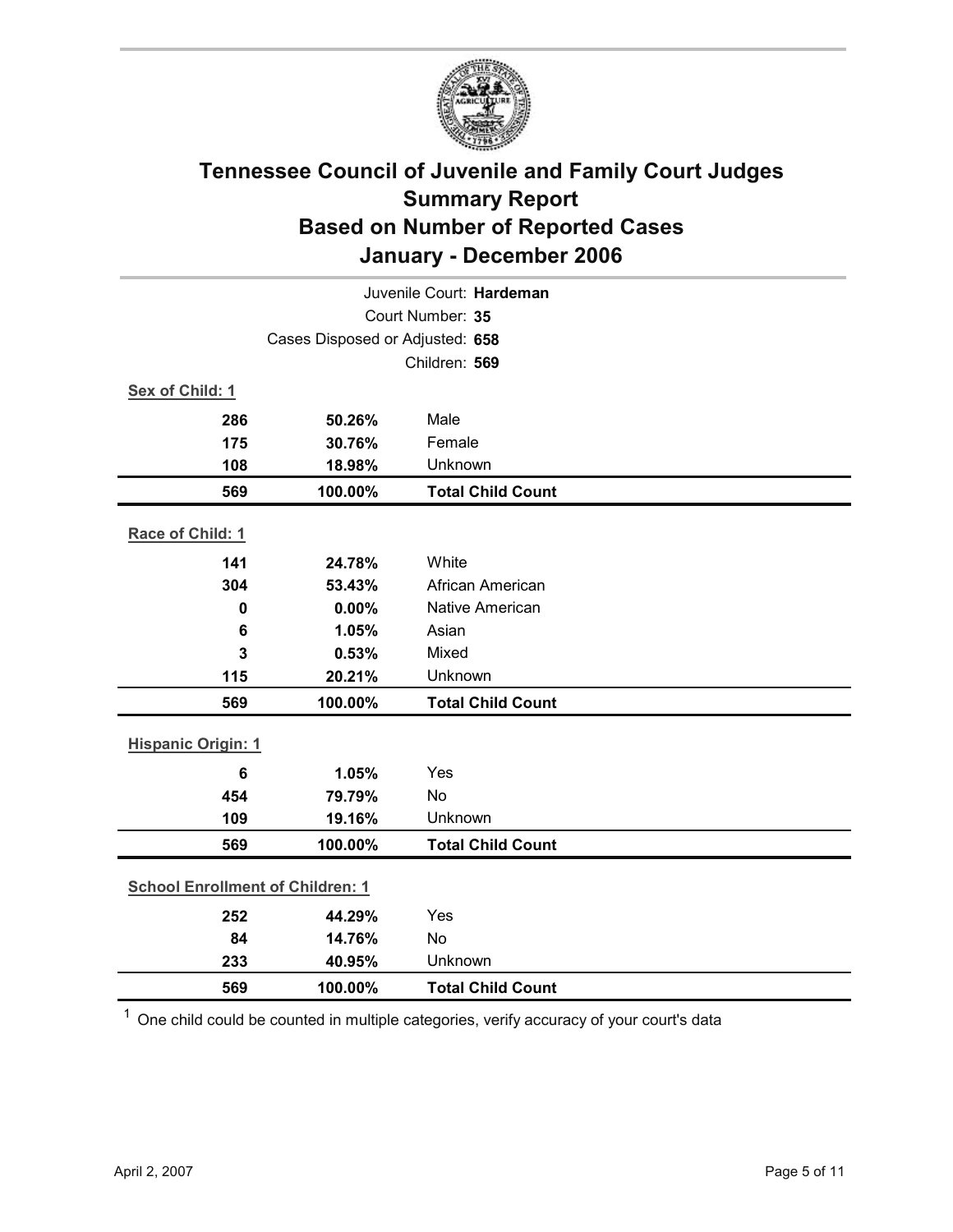

Court Number: **35** Juvenile Court: **Hardeman** Cases Disposed or Adjusted: **658** Children: **569**

**Living Arrangement of Child at Time of Referral: 1**

| 569          | 100.00%  | <b>Total Child Count</b>     |  |
|--------------|----------|------------------------------|--|
| 3            | 0.53%    | Other                        |  |
| 140          | 24.60%   | Unknown                      |  |
| 0            | $0.00\%$ | Independent                  |  |
| 1            | 0.18%    | In an Institution            |  |
| 0            | $0.00\%$ | In a Residential Center      |  |
| 0            | $0.00\%$ | In a Group Home              |  |
| $\mathbf{2}$ | 0.35%    | With Foster Family           |  |
| 5            | 0.88%    | With Adoptive Parents        |  |
| 30           | $5.27\%$ | <b>With Relatives</b>        |  |
| 15           | 2.64%    | <b>With Father</b>           |  |
| 280          | 49.21%   | With Mother                  |  |
| 33           | $5.80\%$ | With Mother and Stepfather   |  |
| 9            | $1.58\%$ | With Father and Stepmother   |  |
| 51           | 8.96%    | With Both Biological Parents |  |
|              |          |                              |  |

#### **Type of Detention: 2**

| 658 | 100.00%  | <b>Total Detention Count</b> |
|-----|----------|------------------------------|
| 0   | $0.00\%$ | Other                        |
| 657 | 99.85%   | Does Not Apply               |
| 0   | $0.00\%$ | <b>Unknown</b>               |
| 0   | $0.00\%$ | <b>Psychiatric Hospital</b>  |
| 0   | $0.00\%$ | Jail - No Separation         |
| 0   | $0.00\%$ | Jail - Partial Separation    |
| 0   | $0.00\%$ | Jail - Complete Separation   |
| 1   | 0.15%    | Juvenile Detention Facility  |
| 0   | $0.00\%$ | Non-Secure Placement         |
|     |          |                              |

 $<sup>1</sup>$  One child could be counted in multiple categories, verify accuracy of your court's data</sup>

 $2$  If different than number of Cases (658) verify accuracy of your court's data.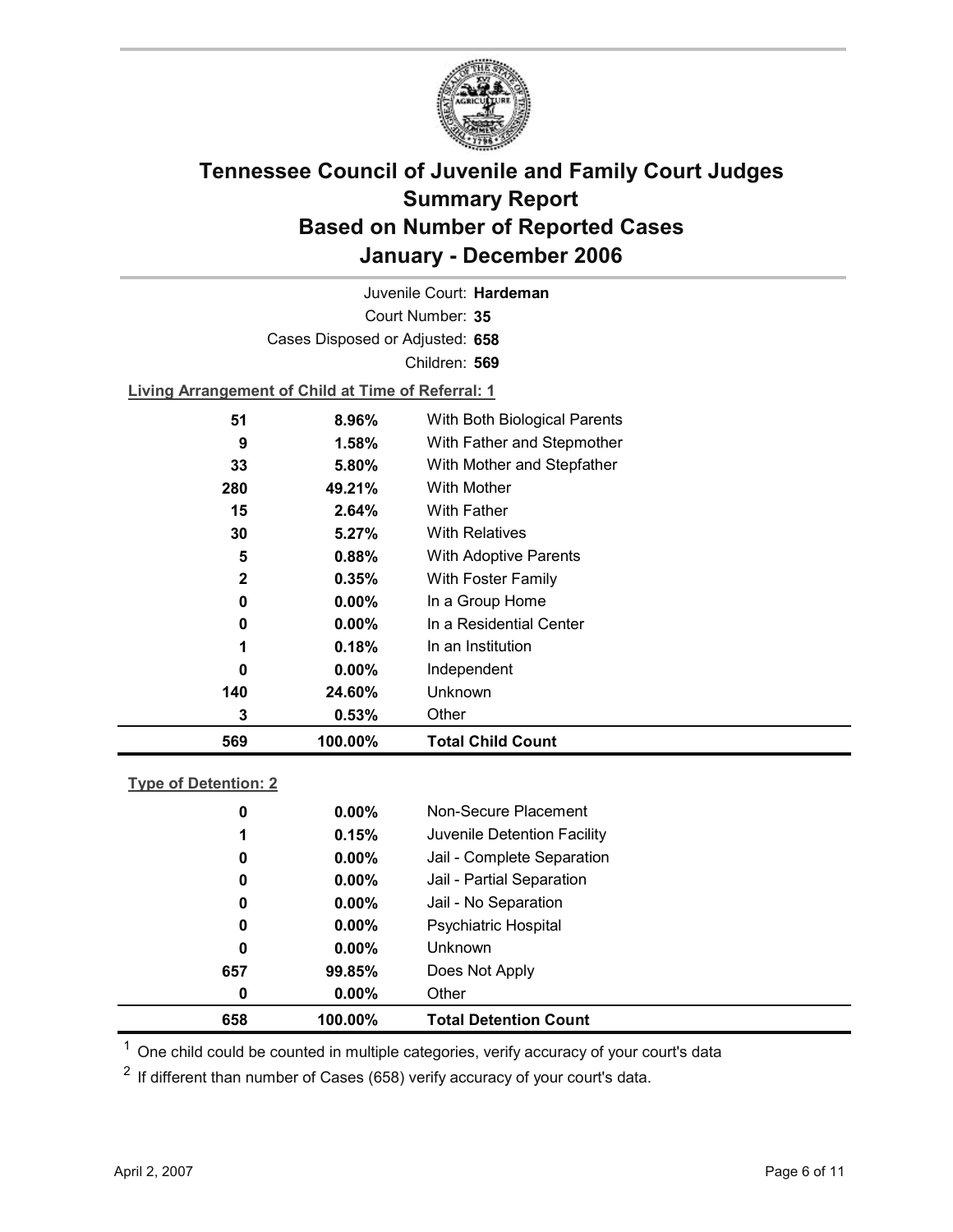

| Juvenile Court: Hardeman        |                                                    |                                      |  |  |
|---------------------------------|----------------------------------------------------|--------------------------------------|--|--|
| Court Number: 35                |                                                    |                                      |  |  |
| Cases Disposed or Adjusted: 658 |                                                    |                                      |  |  |
|                                 |                                                    | Children: 569                        |  |  |
|                                 | <b>Placement After Secure Detention Hearing: 1</b> |                                      |  |  |
| 0                               | 0.00%                                              | Returned to Prior Living Arrangement |  |  |
| 1                               | 0.15%                                              | Juvenile Detention Facility          |  |  |
| 0                               | $0.00\%$                                           | Jail                                 |  |  |
| 0                               | $0.00\%$                                           | Shelter / Group Home                 |  |  |
| 0                               | 0.00%                                              | <b>Foster Family Home</b>            |  |  |
| 0                               | $0.00\%$                                           | Psychiatric Hospital                 |  |  |
| 0                               | $0.00\%$                                           | Unknown / Not Reported               |  |  |
| 657                             | 99.85%                                             | Does Not Apply                       |  |  |
| 0                               | 0.00%                                              | Other                                |  |  |
|                                 |                                                    |                                      |  |  |
| 658                             | 100.00%                                            | <b>Total Placement Count</b>         |  |  |
|                                 |                                                    |                                      |  |  |
| <b>Intake Actions: 2</b>        |                                                    |                                      |  |  |
| 699                             | 81.85%                                             | <b>Petition Filed</b>                |  |  |
| 22                              | 2.58%                                              | <b>Motion Filed</b>                  |  |  |
| 132                             | 15.46%                                             | <b>Citation Processed</b>            |  |  |
| 0                               | $0.00\%$                                           | Notification of Paternity Processed  |  |  |
| 0                               | 0.00%                                              | Scheduling of Judicial Review        |  |  |
| 0                               | 0.00%                                              | Scheduling of Administrative Review  |  |  |
| 0                               | $0.00\%$                                           | Scheduling of Foster Care Review     |  |  |
| 0                               | $0.00\%$                                           | Unknown                              |  |  |
| 0                               | $0.00\%$                                           | Does Not Apply                       |  |  |
| 1                               | 0.12%                                              | Other                                |  |  |

 $1$  If different than number of Cases (658) verify accuracy of your court's data.

 $2$  If different than number of Referral Reasons (854), verify accuracy of your court's data.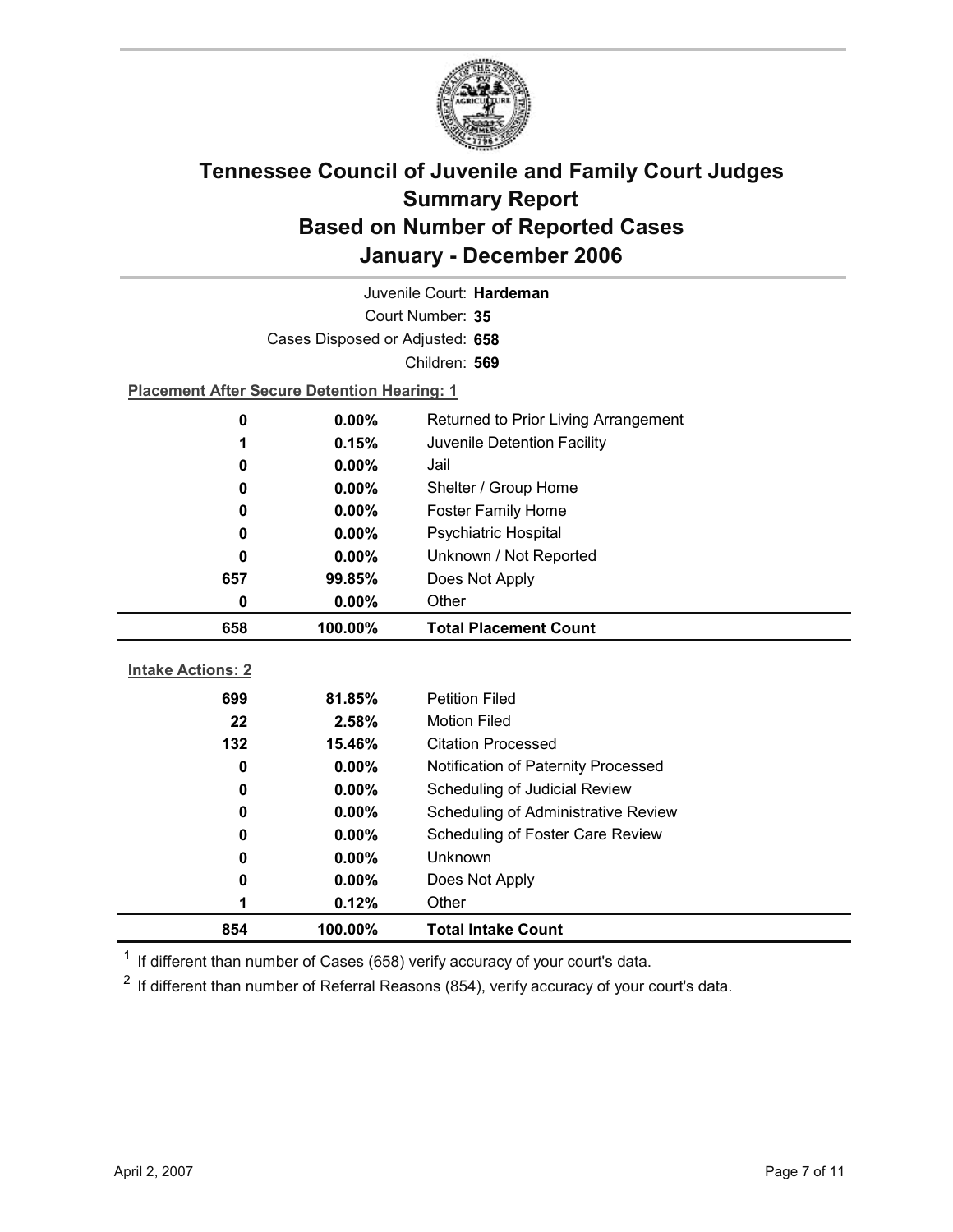

Court Number: **35** Juvenile Court: **Hardeman** Cases Disposed or Adjusted: **658** Children: **569**

### **Last Grade Completed by Child: 1**

| 57             | 10.02%                                  | Too Young for School     |  |  |  |
|----------------|-----------------------------------------|--------------------------|--|--|--|
| 1              | 0.18%                                   | Preschool                |  |  |  |
| 3              | 0.53%                                   | Kindergarten             |  |  |  |
| 0              | 0.00%                                   | 1st Grade                |  |  |  |
| 0              | 0.00%                                   | 2nd Grade                |  |  |  |
| $\mathbf 2$    | 0.35%                                   | 3rd Grade                |  |  |  |
| $\mathbf 2$    | 0.35%                                   | 4th Grade                |  |  |  |
| 5              | 0.88%                                   | 5th Grade                |  |  |  |
| 6              | 1.05%                                   | 6th Grade                |  |  |  |
| 25             | 4.39%                                   | 7th Grade                |  |  |  |
| 40             | 7.03%                                   | 8th Grade                |  |  |  |
| 47             | 8.26%                                   | 9th Grade                |  |  |  |
| 50             | 8.79%                                   | 10th Grade               |  |  |  |
| 45             | 7.91%                                   | 11th Grade               |  |  |  |
| 5              | 0.88%                                   | 12th Grade               |  |  |  |
| 0              | 0.00%                                   | Non-Graded Special Ed    |  |  |  |
| $\mathbf 2$    | 0.35%                                   | <b>GED</b>               |  |  |  |
| $\overline{7}$ | 1.23%                                   | Graduated                |  |  |  |
| 0              | 0.00%                                   | Never Attended School    |  |  |  |
| 271            | 47.63%                                  | Unknown                  |  |  |  |
| 1              | 0.18%                                   | Other                    |  |  |  |
| 569            | 100.00%                                 | <b>Total Child Count</b> |  |  |  |
|                | <b>Enrolled in Special Education: 1</b> |                          |  |  |  |
| 33             | 5.80%                                   | Yes                      |  |  |  |
| 274            | 48.15%                                  | No                       |  |  |  |

 $1$  One child could be counted in multiple categories, verify accuracy of your court's data

**262 46.05%** Unknown

**569 100.00% Total Child Count**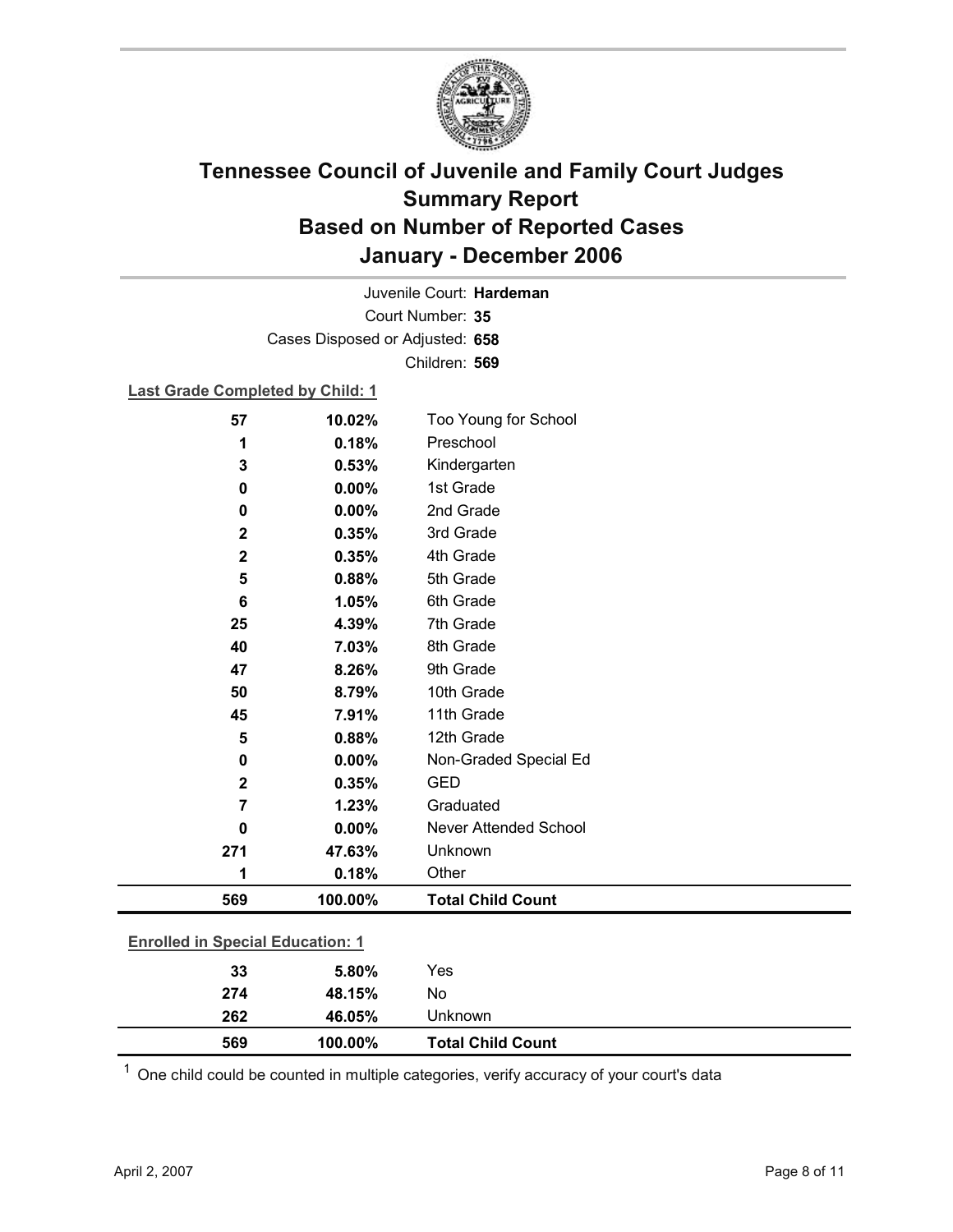

|                  |                                 | Juvenile Court: Hardeman  |  |
|------------------|---------------------------------|---------------------------|--|
|                  |                                 | Court Number: 35          |  |
|                  | Cases Disposed or Adjusted: 658 |                           |  |
|                  |                                 | Children: 569             |  |
|                  | <b>Action Executed By: 1</b>    |                           |  |
| 848              | 99.30%                          | Judge                     |  |
| 0                | $0.00\%$                        | Referee                   |  |
| $\boldsymbol{0}$ | $0.00\%$                        | <b>YSO</b>                |  |
| 6                | 0.70%                           | Other                     |  |
| 0                | $0.00\%$                        | Unknown / Not Reported    |  |
| 854              | 100.00%                         | <b>Total Action Count</b> |  |

### **Formal / Informal Actions: 1**

| 209          | 24.47%   | Dismissed                                      |
|--------------|----------|------------------------------------------------|
|              | 0.12%    | Retired / Nolle Prosequi                       |
| 135          | 15.81%   | <b>Complaint Substantiated Delinquent</b>      |
| 119          | 13.93%   | <b>Complaint Substantiated Status Offender</b> |
| 0            | $0.00\%$ | Complaint Substantiated Dependent / Neglected  |
| 0            | $0.00\%$ | <b>Complaint Substantiated Abused</b>          |
| 0            | $0.00\%$ | <b>Complaint Substantiated Mentally III</b>    |
| 0            | $0.00\%$ | Informal Adjustment                            |
| 0            | $0.00\%$ | <b>Pretrial Diversion</b>                      |
| $\mathbf{2}$ | 0.23%    | <b>Transfer to Adult Court Hearing</b>         |
| 1            | 0.12%    | Charges Cleared by Transfer to Adult Court     |
| 339          | 39.70%   | <b>Special Proceeding</b>                      |
| 8            | $0.94\%$ | <b>Review Concluded</b>                        |
| 0            | $0.00\%$ | Case Held Open                                 |
| 40           | 4.68%    | Other                                          |
| 0            | $0.00\%$ | Unknown / Not Reported                         |
| 854          | 100.00%  | <b>Total Action Count</b>                      |

 $1$  If different than number of Referral Reasons (854), verify accuracy of your court's data.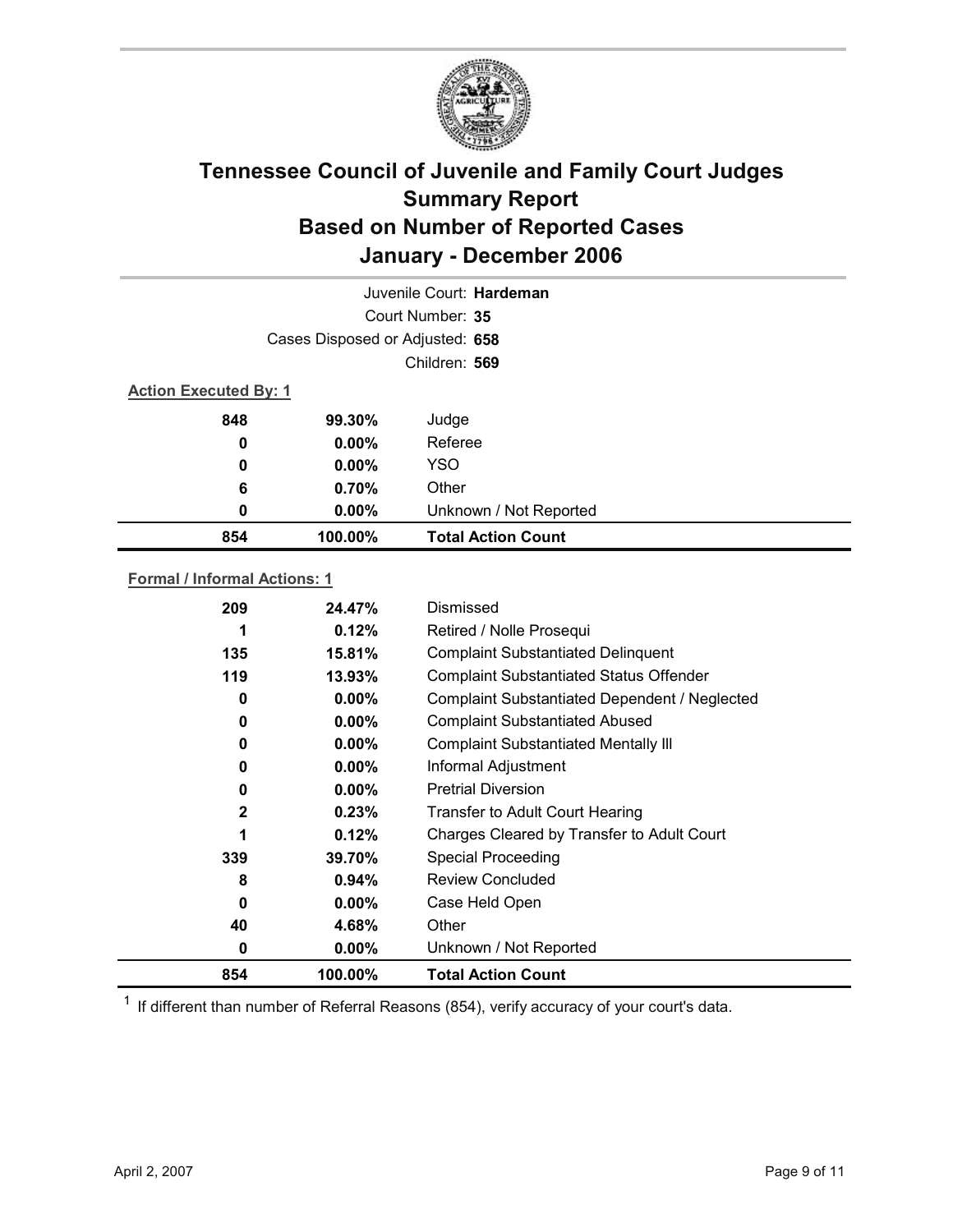

|                                 |                                                       | Juvenile Court: Hardeman                             |  |
|---------------------------------|-------------------------------------------------------|------------------------------------------------------|--|
|                                 |                                                       | Court Number: 35                                     |  |
| Cases Disposed or Adjusted: 658 |                                                       |                                                      |  |
|                                 |                                                       | Children: 569                                        |  |
| <b>Case Outcomes:</b>           | There can be multiple outcomes for one child or case. |                                                      |  |
| 170                             | 16.46%                                                | <b>Case Dismissed</b>                                |  |
| 0                               | $0.00\%$                                              | Case Retired or Nolle Prosequi                       |  |
| 0                               | 0.00%                                                 | Warned / Counseled                                   |  |
| 0                               | 0.00%                                                 | Held Open For Review                                 |  |
| 97                              | 9.39%                                                 | Supervision / Probation to Juvenile Court            |  |
| 10                              | 0.97%                                                 | <b>Probation to Parents</b>                          |  |
| 0                               | $0.00\%$                                              | Referral to Another Entity for Supervision / Service |  |
| $\mathbf{2}$                    | 0.19%                                                 | Referred for Mental Health Counseling                |  |
| 20                              | 1.94%                                                 | Referred for Alcohol and Drug Counseling             |  |
| 0                               | 0.00%                                                 | Referred to Alternative School                       |  |
| 1                               | 0.10%                                                 | Referred to Private Child Agency                     |  |
| 50                              | 4.84%                                                 | Referred to Defensive Driving School                 |  |
| 0                               | $0.00\%$                                              | Referred to Alcohol Safety School                    |  |
| 0                               | $0.00\%$                                              | Referred to Juvenile Court Education-Based Program   |  |
| 51                              | 4.94%                                                 | Driver's License Held Informally                     |  |
| 0                               | $0.00\%$                                              | <b>Voluntary Placement with DMHMR</b>                |  |
| 0                               | $0.00\%$                                              | Private Mental Health Placement                      |  |
| 0                               | $0.00\%$                                              | <b>Private MR Placement</b>                          |  |
| 0                               | $0.00\%$                                              | Placement with City/County Agency/Facility           |  |
| 0                               | $0.00\%$                                              | Placement with Relative / Other Individual           |  |
| 5                               | 0.48%                                                 | Fine                                                 |  |
| 41                              | 3.97%                                                 | <b>Public Service</b>                                |  |
| 6                               | 0.58%                                                 | Restitution                                          |  |
| 0                               | $0.00\%$                                              | <b>Runaway Returned</b>                              |  |
| 17                              | 1.65%                                                 | No Contact Order                                     |  |
| 6                               | 0.58%                                                 | Injunction Other than No Contact Order               |  |
| 0                               | 0.00%                                                 | <b>House Arrest</b>                                  |  |
| 73                              | 7.07%                                                 | <b>Court Defined Curfew</b>                          |  |
| 0                               | 0.00%                                                 | Dismissed from Informal Adjustment                   |  |
| 0                               | $0.00\%$                                              | <b>Dismissed from Pretrial Diversion</b>             |  |
| 0                               | 0.00%                                                 | Released from Probation                              |  |
| 1                               | 0.10%                                                 | <b>Transferred to Adult Court</b>                    |  |
| 0                               | 0.00%                                                 | <b>DMHMR Involuntary Commitment</b>                  |  |